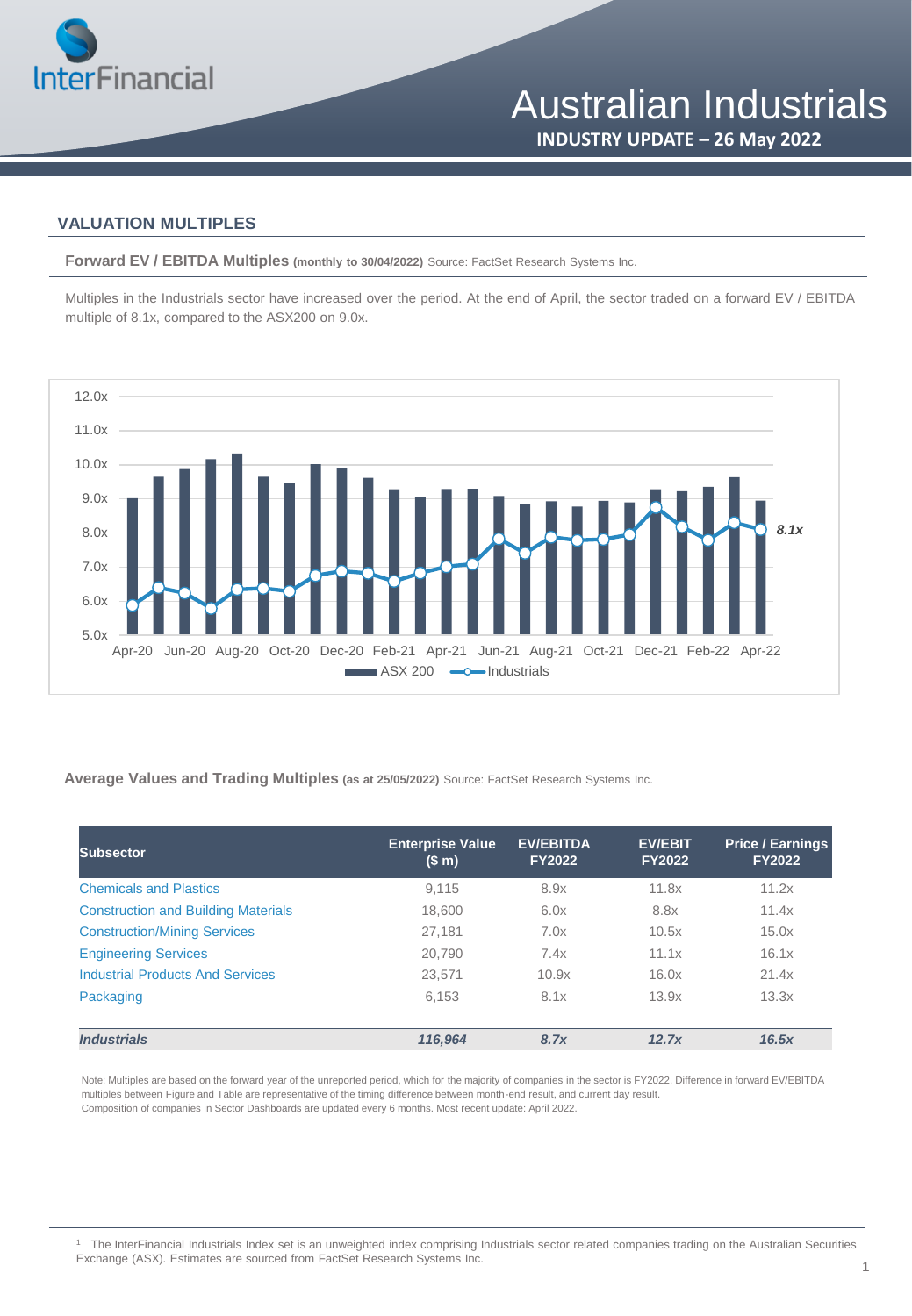

**INDUSTRY UPDATE – 26 May 2022**

#### **MERGER & ACQUISITION NEWS…**

| <b>C</b> Epiroc                                        | Value: Not disclosed                                                                                                                                                                                                                                                                                                                                                                                                                                                                              |
|--------------------------------------------------------|---------------------------------------------------------------------------------------------------------------------------------------------------------------------------------------------------------------------------------------------------------------------------------------------------------------------------------------------------------------------------------------------------------------------------------------------------------------------------------------------------|
| <b>JIMEC</b>                                           | <b>JTMEC</b> , an Australian provider of electrical infrastructure for mines, is to be acquired by the<br>Swedish manufacturer of mining and infrastructure equipment Epiroc. The acquisition is<br>expected to be completed in Q2 2022.                                                                                                                                                                                                                                                          |
| myguestlist                                            | Value: Not disclosed                                                                                                                                                                                                                                                                                                                                                                                                                                                                              |
|                                                        | MyGuestlist, a Melbourne, Australia-based customer relationship management business, has<br>been acquired by Mr Yum.                                                                                                                                                                                                                                                                                                                                                                              |
| <b>Bright Horizons.</b>                                | Value: AUD 450.0 m                                                                                                                                                                                                                                                                                                                                                                                                                                                                                |
| <b>Only About</b><br>Children                          | <b>Bright Horizons</b> , Massachusetts-based provider of education and childcare services, has signed<br>a definitive agreement to acquire all of the outstanding shares of Only About Children, a high-<br>quality operator of childcare and early education centers in Australia owned by Bain Capital.                                                                                                                                                                                         |
|                                                        | Value: Not disclosed                                                                                                                                                                                                                                                                                                                                                                                                                                                                              |
| <b>SUMITOMO FORESTRY</b><br>REGA<br><b>INNOVATIONS</b> | Sumitomo Forestry Co Limited has acquired a 51% stake in Regal Innovations Limited, an<br>Australian company engaged in the local landscaping business, through wholly-owned subsidiary<br>Sumitomo Forestry Australia Limited. Sumitomo plans to combine Regal's environmental<br>greening technology with its residential development business to advance its environmentally<br>friendly development capabilities.                                                                             |
| <b>Nederman</b>                                        | Value: Not disclosed                                                                                                                                                                                                                                                                                                                                                                                                                                                                              |
| <b>EZI-DUCT</b><br>EZI on your Bu                      | Nerderman Holding AB, a Sweden-based environmental technology company, has acquired the<br>assets of Ezi-Duct, an Australia-based air filtration specialist company. The acquisition will<br>strengthen Nederman's position and product range in the Australian market.                                                                                                                                                                                                                           |
|                                                        | Value: AUD 200.0 m                                                                                                                                                                                                                                                                                                                                                                                                                                                                                |
| A <i>MPCONTRL</i>                                      | Ampcontrol, Australia's largest privately-owned electrical engineering company, announced that it<br>has entered into an agreement with Washington H. Soul Pattinson & Company Limited, to<br>acquire a 100% shareholding. The acquisition will help Ampcontrol accelerate its strategy to be at<br>the forefront of developing and supplying advancecd technology, products and services to the<br>resource, infrastructure and energy sectors that enable a competitive advantage in a net-zero |
|                                                        | carbon environment.                                                                                                                                                                                                                                                                                                                                                                                                                                                                               |
|                                                        | Value: AUD 9.4 m                                                                                                                                                                                                                                                                                                                                                                                                                                                                                  |
| <b>AnchorMark</b>                                      | AnchorMark, a privately held Australian construction anchoring and fixings supplier, has been<br>sold to high-net worth individuals. The company was looking for a strategic buyer to help grow the<br>business.                                                                                                                                                                                                                                                                                  |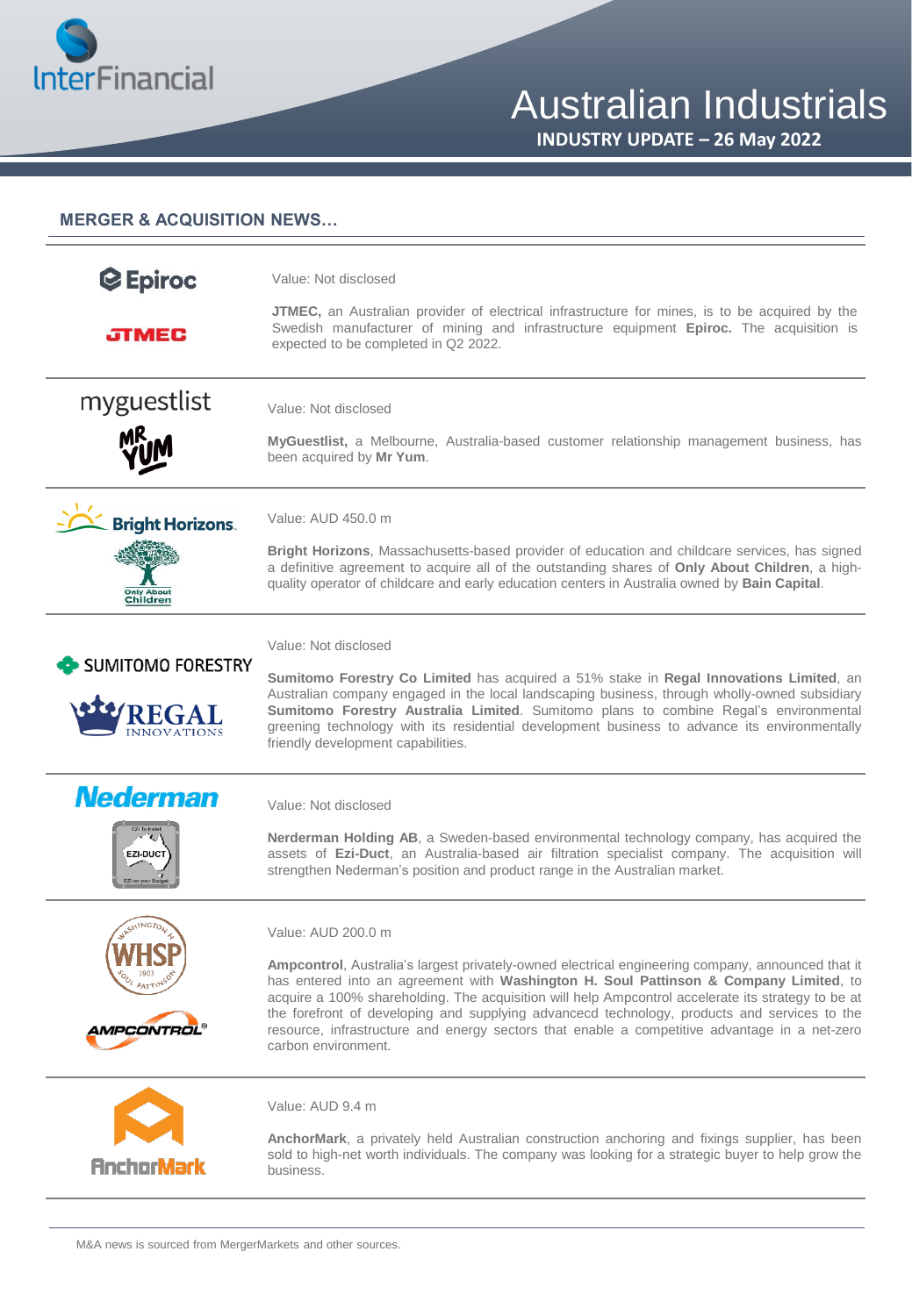

**INDUSTRY UPDATE – 26 May 2022**

#### **SCUTTLEBUTT…**

- **Duni Group,** a Sweden-based packaging products business, has appointed **Luminis Partners** for a strategic review of its Australian packaging business **BioPak**. BioPak generated net sales of AUD 345m and operating income of AUD 27m.
- **Pacific Equity Partners** is considering a bid for the pooling and packaging solutions business **Loscam Australia** through its new Secure Assets Fund.
- Pact Group, an Australia-based packaging company, is being circled by a potential buyer. The potential buyer is thought to be considering a deal to combine Pact Group with **Loscam**.
- **Vai Photonics,** an Australian navigation technology business, is set to be acquired by **Advanced Navigation,** an Australian AI robotics business. The deal will value Vai at up to AUD 40m.
- **CVC Emerging Companies** has invested AUD 7m into **Cloudwerx**, an Australian Salesforce consulting business. The size of CVC's equity stake was not disclosed, but the group typically secures minority stakes of between 1% and 40% in growth companies.
- **CVC Capital Partners** is preparing to bid for **Brambles**, an Australian-based pallets and containers business. CVC is putting together financing for a bid that values Brambles at over AUD 20bn, including debt. CVC has not yet submitted a proposal, but Brambles is aware of its interest and is considering its position.
- **Loscam Australia** is drawing interest from a long-list of private equity players and infrastructure investors. Parties include **KKR**, **EQT**, **Morrison & Co**, **Morgan Stanley Infrastructure**, **Brookfield**, **Blackstone** and **Igneo**.
- **VinZero**, a global sustainability consulting and technology business, is approaching private equity and trade players with a strong Australian presence in its quest for a new investor.
- **Brickworks**, an Australia-based tile and brick manufacturer, is believed to be entering the auction for **BGC**, an Australian building materials business.
- **Lendlease**, an Australian property developer and investor, could consider selling its construction business. Market experts believe Lendlease's various parts are currently more valuable than the business as a whole.
- **Adbri**, an Australia-based building materials company, has confirmed its interest in **BGC**, a domestic building materials business.
- **BioPak**, an Australian packaging business which is 80% owns by Sweden-based **Duni Group**, is considering an ASX listing in the second half of this year. The company generates around AUD 25m in annual earnings.
- **Bain Capital Credit** is on the verge of walking away from an AUD 900m refinancing deal for the Australian steel distribution business **InfraBuild**. InfraBuild has been looking to refinance USD 450m in high yield notes and a USD 250m asset-backed facility.
- A buyer is believed to be eyeing the **Portland aluminium smelter** in Victoria. Portland is owned by **Alcoa of Australia**, **CITIC**  and **Marubeni**. Aleco is willing to sell Portland if it received a credible offer.
- **Samsara Eco**, an Australia-based plastics recycling technology business, is preparing to launch a new funding round to raise AUD 50m. The raising will provide funds to launch Samsara's full-scale facility to process over 20,000 tonnes of plastic each year.
- The Australian Competition and Consumer Commission (ACCC) has approved the proposed acquisition of **Synergy Packaging**, an Australia-based plastic packaging products business, by **Pact Group**.